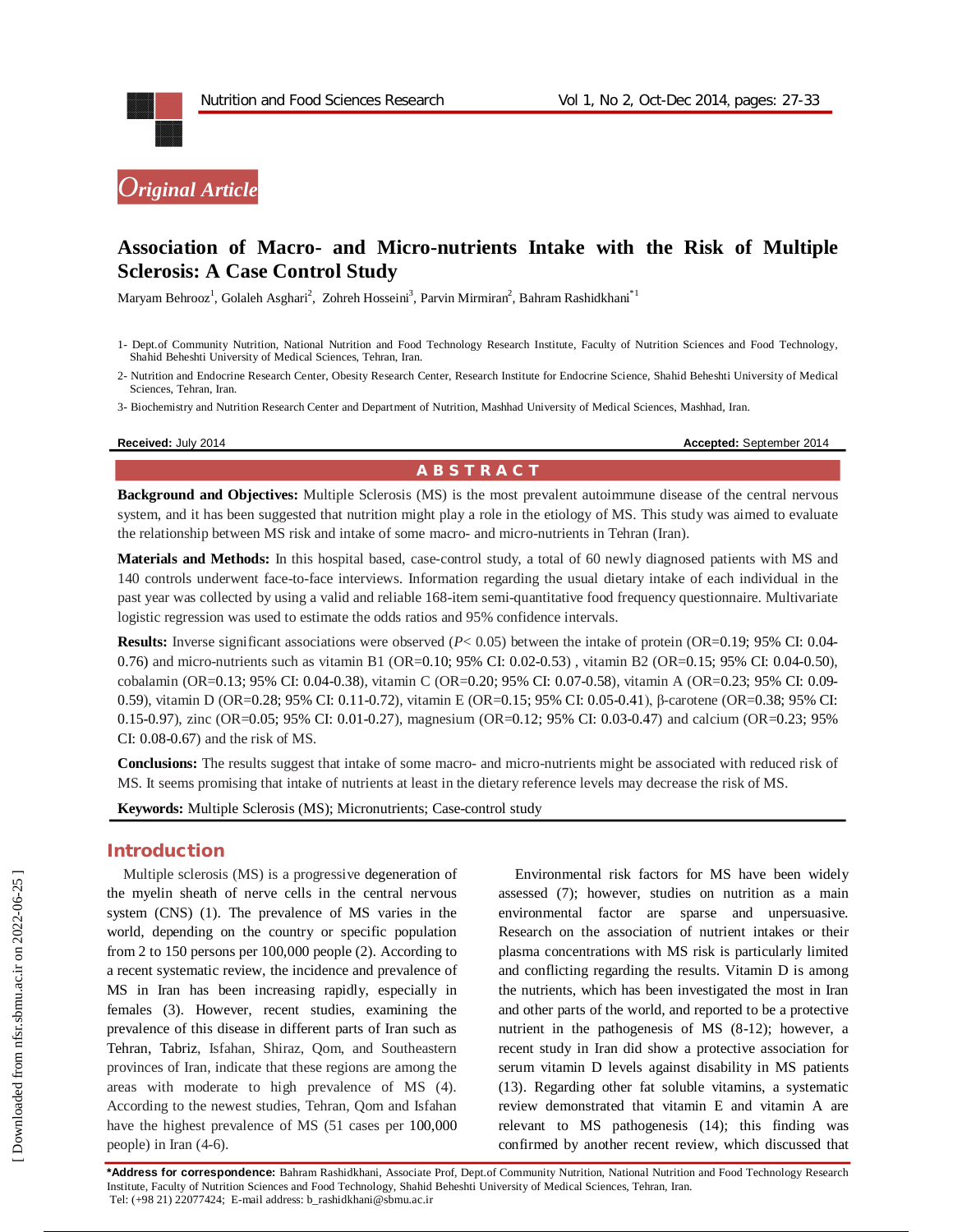vitamin A might have beneficial effects for controlling MS (15). Adequate intakes of B2 and B6 could prevent MS (16); in addition, folate and vitamin B12 were proposed as protective factors (17, 18). However, in a recent randomized clinical trial, vitamin B2 supplementation did not improve disability status (19). All these reports have been somehow conflicting in different populations, and need more confirmatory studies. Also most of them assessed the plasma concentrations of nutrients, and did not investigate their dietary intakes to suggest daily intakes for prevention and control of MS.

Given that there is little evidence in the literature about the relationship between micronutrient intakes and MS disease in the Middle East and North Africa region, the aim of the current study was to investigate the relation of some macro- and micro-nutrients intake with the risk of MS in a hospital-based case-control study conducted in Tehran.

### **Materials and Methods**

In the present study, 70 patients with MS (aged 20 to 60 years) referring to the neurology clinics of hospitals in Tehran with pathologic data diagnosis in their medical history (with no more than one year of diagnosis) were selected; and 142 non-MS subjects as control group were selected from patients referred to the same hospitals due to orthopedic problems, ear, throat, nose, appendix, general surgery, dental care, eye diseases, and obstetrics. None of the study groups had special diet. The controls were matched to the cases based on age (5-year interval) and sex. In each age and sex group, the number of controls was twice of the cases. After obtaining informed consent, data including age, sex, history of feeding with cow milk in infancy, use of vitamin D supplements before diagnosis of disease, smoking, physical activity, parental age at birth of the patient, season and place of the patient's birth, history of rubella or measles, stress levels throughout the day and the family history of MS were collected by face-to-face interviews.

The Ethics Committee of the National Nutrition and Food Technology Research Institute affiliated with Shahid Beheshti University of Medical Sciences (Tehran/Iran) approved this study.

**Dietary assessment:** A valid and reliable 168-item semiquantitative food frequency questionnaire (FFQ) was used by trained dietitians in face-to face interviews to evaluate the usual dietary intakes of the participants (20). They were asked to report their consumption frequency of food items during the previous year on a daily, weekly or monthly basis. The collected data were then converted into mean daily intakes. Portion sizes of the consumed foods, which were reported in household measures, were specified according to the US Department of Agriculture (USDA) standard portion sizes (e.g. apple, 1 medium; bread, 1 slice; and dairy, 1 cup) and were then converted into grams.

When using the USDA portion sizes was impossible, household measures (e.g. beans, 1 tablespoon; chicken meat, 1 leg or wing; and rice, 1 large or small plate) were used alternatively (21).

Using the modified *Nutritionist 4* software, the daily intakes of total energy, protein, carbohydrate, fiber, total fat, MUFA, cholesterol, vitamin D, thiamine, riboflavin, vitamin A, selenium, magnesium, cobalamin, vitamin C, vitamin E, calcium, zinc, beta-carotene, Alpha-Tocopherol, linoleic acid, eicosapentaenoic acid (EPA), and docosahexaenoic acid (DHA) were determined.

**Measurements:** Stress level of the subjects during the day was collected by telephone interviews using DASS-21 questionnaire that is valid for the Iranian population (22). People were categorized into four groups in terms of their stress during the day (on the basis of information gained from the questionnaires): Normal (score 0 to 14), Mild (score 15-18), Moderate (score 19-25), Severe (score 26, 33), and Very severe (score of 34 and above).

Weight was measured while the subjects were minimally clothed without shoes using a digital scale (Seca, Hamburg, Germany), and recorded to the nearest 100 g. Height was measured in a standing position, without shoes, using a tape measure while the shoulders were in a normal position, and recorded to the nearest 0.5 cm. Body mass index (BMI) was calculated as weight in kilograms, divided by height in meters squared.

**Statistical Analysis:** To have a clinically significant association between dietary intakes and risk of MS (23), we based our sample calculation on dietary fat with an odds ratio ~ 3 with 95% CI and 80% power. Therefore, we found that a sample size of 70 for the cases and 140 for the controls was sufficient in each group.

To compare the cases and controls regarding the categorical variables, Chi-square test or Fisher's exact test and for continuous variables t-test or Mann–Whitney's test were used. Characteristics of the subjects were expressed as mean and SD for continuous variables, and as percentages for categorical variables.

Nutrient intakes were divided into tertiles. Multiple logistic regression models were used to examine the association between MS and each tertile of the macro- and micronutrients. The odds ratios (OR) and 95% CIs were calculated. The initial model was unadjusted; we further adjusted it for total energy intake, daily imposed stress (normal, low, medium, severe, and very severe), cow milk intake under age 2 (yes, no), and birth season (spring, summer, autumn, and winter). Tests of linear trend were conducted by assigning the medians of intakes in tertiles treated as a continuous variable. Statistical analysis was performed using the SPSS software (version 15.0; SPSS Inc, Chicago IL).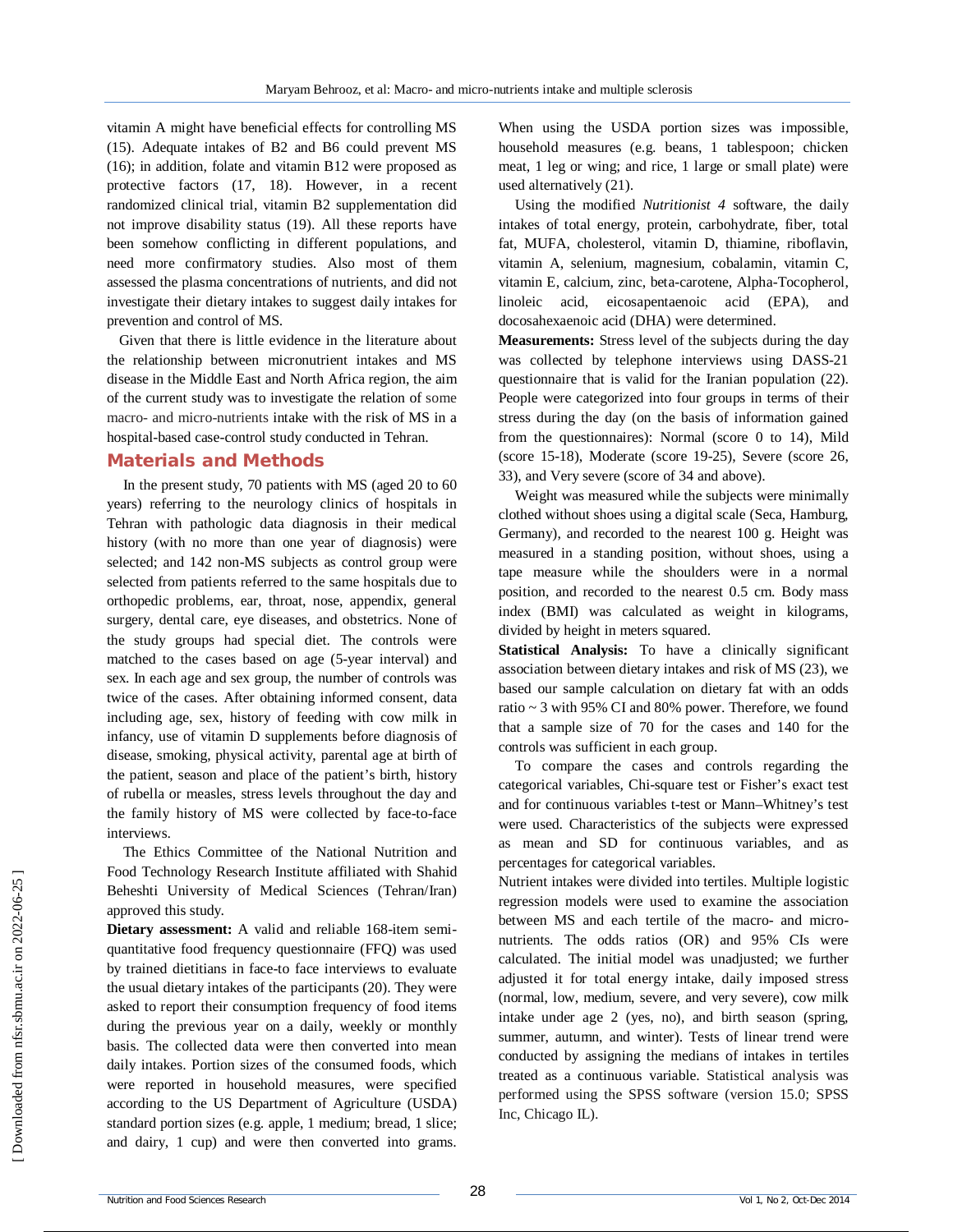## **Results**

Overall, 70 patients with MS based on specialist physician's opinion and according to the inclusion criteria were enrolled, and 142 subjects were selected as controls. Two control subjects because of the incomplete dietary response (>60 missing items), and two case subjects because of over- or under-report of dietary intakes (3 SD > energy  $> 3$  SD of the mean total energy) were excluded from the final analysis. Finally, the analyses were restricted to 68 cases, matched to 140 controls (response rate: 85%).

Table 1 presents the characteristics of cases and matched controls. The cases were predominantly female (83.8%) with the mean age of 30.4 years. Known risk factors significantly associated with MS were history of cow milk consumption in ages < 2 years, season of birth, and imposed daily stress. More cases (64.9%) compared to the controls (21.5%) experienced severe and very severe stress.

Macro- and micro-nutrients were associated with MS risk in the case-control study (Tables 2 and 3). The fully adjusted odds ratio comparing the highest to the lowest tertiles was 0.13 (95% CI: 0.04-0.38) for vitamin B12, 0.20 (95% CI: 0.07-0.58) for vitamin C, 0.15 (95% CI: 0.05- 0.41) for vitamin E, 0.28 (95% CI: 0.11-0.72) for vitamin D, 0.10 (95% CI: 0.02-0.53) for thiamine, 0.15 (95% CI: 0.04-0.50) for riboflavin, 0.19 (95% CI: 0.04-0.76) for protein, 0.23 (95% CI: 0.08-0.67) for calcium, 0.38 (95% CI: 0.15-0.97) for beta-carotene, 0.05 (95% CI: 0.01-0.27) for zinc, 0.12 (95% CI: 0.03-0.47) for magnesium, and 0.23 (95% CI: 0.09-0.59) for vitamin A. No significant association was observed for carbohydrate, total fat, different kinds of fat, and selenium.

| Table 1: General characteristics of the subjects in cases and control groups |  |
|------------------------------------------------------------------------------|--|
|------------------------------------------------------------------------------|--|

| Characteristics                                             | Cases ( $n = 68$ ) | Controls ( $n = 140$ ) | P value* |
|-------------------------------------------------------------|--------------------|------------------------|----------|
| Age (year)                                                  | $29(23-33)$        | $29(24-35)$            | 0.87     |
| Body mass index $(kg/m2)$                                   | $29(23-33)$        | $29(24-35)$            | 0.18     |
| Energy intake (kcal)                                        | 2316 (2013-2745)   | 2260 (1839-2990)       | 0.96     |
| Female (%)                                                  | 57 (83.8)          | 114(81.4)              | 0.64     |
| Smoking status (%)                                          |                    |                        |          |
| Yes                                                         | 4(5.8)             | 10(7)                  | 0.71     |
| No                                                          | 64 (94.2)          | 130 (93)               |          |
| Vitamin D supplement (%)                                    |                    |                        |          |
| Yes                                                         | 12(17.6)           | 30(21)                 | 0.66     |
| No                                                          | 56 (82.3)          | 110 (78)               |          |
| Place of birth (%)                                          |                    |                        |          |
| Tehran                                                      | 36(52.9)           | 69 (49.3)              | 0.55     |
| Others                                                      | 32(47.1)           | 71(50.7)               |          |
| Season of birth (%)                                         |                    |                        |          |
| Spring                                                      | 26(38.2)           | 41 (30.4)              | 0.01     |
| Summer                                                      | 26 (38.2)          | 50 (37.0)              |          |
| Autumn                                                      | 11(16.2)           | 18 (13.3)              |          |
| Winter                                                      | 17(25.0)           | 26(19.3)               |          |
| Imposed stress (%)                                          |                    |                        |          |
| Normal                                                      | 3(4.8)             | 26(20.2)               | < 0.001  |
| Mild                                                        | 6(9.5)             | 30(23.3)               |          |
| Moderate                                                    | 15(23.8)           | 46 (35.70)             |          |
| Severe                                                      | 29(46)             | 21(16.3)               |          |
| Very severe                                                 | 10(15.9)           | 6(4.7)                 |          |
| Cow milk consumption within the first two years of life (%) | 2(2.9)             | 18 (12.9)              | 0.02     |
| Routine exercise (%)                                        | 26 (38)            | 62 (44)                | 0.45     |

Data are median (IQ 25-75) or frequency (percentage).

 $*P$  values are for comparison between the two groups using Mann Withney's test or  $\chi^2$  test.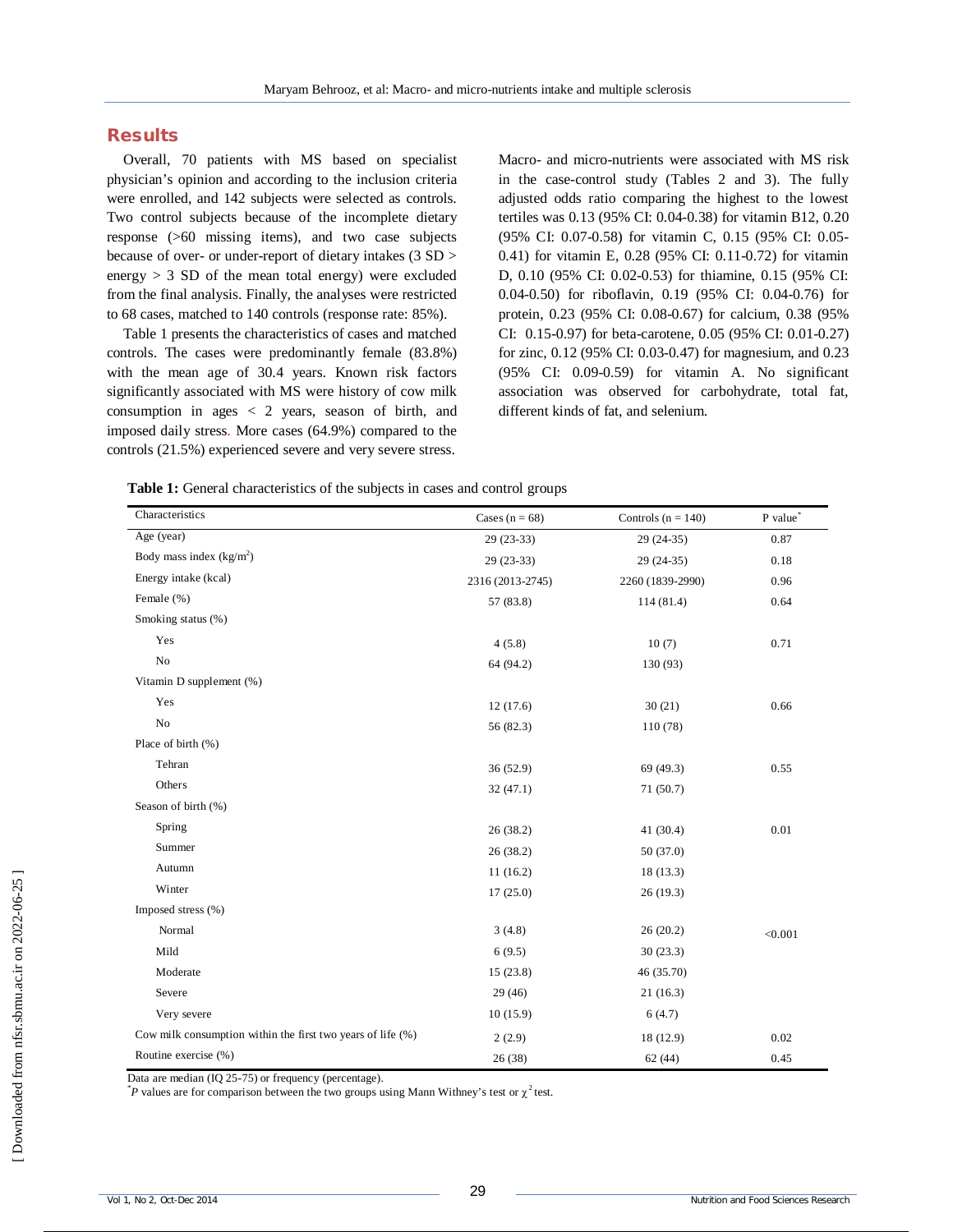|                     |           | Intake              |                     |                            |
|---------------------|-----------|---------------------|---------------------|----------------------------|
|                     | T1        | T <sub>2</sub>      | T <sub>3</sub>      | $P$ for trend <sup>*</sup> |
| Carbohydrate (g)    | $<$ 273.6 | 273.6-360.5         | >360.5              |                            |
| Cases/Controls, n   | 20/50     | 27/43               | 21/47               |                            |
| Model 1             | 1.00      | $1.57(0.77-3.18)$   | $1.09(0.34-3.49)$   |                            |
| Model 2             | 1.00      | $1.1(0.53-2.31)$    | $0.62(0.81-3.33)$   | 0.62                       |
| Protein $(g)$       | < 68.2    | 68.2-87.8           | >87.8               |                            |
| Cases/Controls, n   | 26/44     | 24/46               | 18/50               |                            |
| Model 1             | 1.00      | $0.88(0.44-1.76)$   | $0.60(0.29-1.25)$   |                            |
| Model 2             | 1.00      | $0.41(0.14-1.16)$   | $0.19(0.04-0.76)$   | 0.01                       |
| Total fat (g)       | < 72.42   | 72.42-97.05         | >72.42              |                            |
| Cases/Controls, n   | 22/48     | 25/45               | 21/47               |                            |
| Model 1             | 1.00      | $1.21(0.61-2.44)$   | $0.75(0.28-1.98)$   |                            |
| Model 2             | 1.00      | $0.98(0.47 - 2.00)$ | $0.6(0.18-1.97)$    | 0.40                       |
| MUFA(g)             | < 21.6    | 21.6-29.33          | >29.6               |                            |
| Cases/Controls, n   | 20/50     | 27/43               | 21/47               |                            |
| Model 1             | 1.00      | $1.57(0.77-3.18)$   | $0.21(0.53 - 2.30)$ |                            |
| Model 2             | 1.00      | $1.46(0.57-3.68)$   | $0.62(0.21-1.86)$   | 0.40                       |
| PUFA $(g)$          | <15.33    | 15.33-21.30         | 21.30               |                            |
| Cases/Controls, n   | 18/51     | 27/43               | 23/46               |                            |
| Model 1             | 1.00      | $1.77(0.86 - 3.60)$ | $1.41(0.68-2.95)$   |                            |
| Model 2             | 1.00      | $2.89(1.02 - 8.21)$ | $2.58(0.83 - 8.00)$ | 0.12                       |
| $EPA$ (mg)          | < 8       | $8 - 20$            | >20                 |                            |
| Cases/Controls, n   | 26/60     | 26/29               | 16/51               |                            |
| Model 1             | 1.00      | $2.06(1.02-3.11)$   | $0.72(0.35-1.49)$   |                            |
| Model 2             | 1.00      | 4.42 (1.72-2.43)    | $1.12(0.45-2.76)$   | 0.53                       |
| $DHA$ (mg)          | <10       | $10-30$             | >30                 |                            |
| Cases/Controls, n   | 21/52     | 31/35               | 16/53               |                            |
| Model 1             | 1.00      | $2.19(1.08-4.41)$   | $0.74(0.35-1.59)$   |                            |
| Model 2             | 1.00      | $2.96(1.60-9.8)$    | $1.12(0.45-2.81)$   | 0.58                       |
| Linoleic acid $(g)$ | <12.35    | 12.35-17.43         | >17.43              |                            |
| Cases/Controls, n   | 18/52     | 26/44               | 24/44               |                            |
| Model 1             | 1.00      | $1.70(0.82 - 3.51)$ | $1.57(0.75-3.21)$   |                            |
| Model 2             | 1.00      | $1.59(0.65-3.18)$   | $1.50(0.57-3.91)$   | 0.40                       |
| Cholesterol (mg)    | < 186.6   | 186.6-267.6         | >267.6              |                            |
| Cases/Controls, n   | 20/50     | 27/43               | 21/47               |                            |
| Model 1             | 1.00      | $1.57(0.77-3.18)$   | $1.09(0.34-3.49)$   |                            |
| Model 2             | $1.00\,$  | $1.11(0.53-2.31)$   | $0.62(0.81-3.30)$   | 0.62                       |

**Table 2.** Multivariate-adjusted odds ratios for MS across the tertiles of macro-nutrients and cholesterol intakes among an Iranian population

MUFA: monounsaturated fatty acid; PUFA: polyunsaturated fatty acid; EPA: eicosapentaenoic acid; DHA: docosahexaenoic acid

Model 1: Unadjusted

Model 2: Adjusted for total energy intake, daily imposed stress (normal, low, medium, severe, and very severe), cow milk intake under age 2 (yes, no), and birth season (spring, summer, autumn, and winter) \* *P* for trend was reported for Model 2.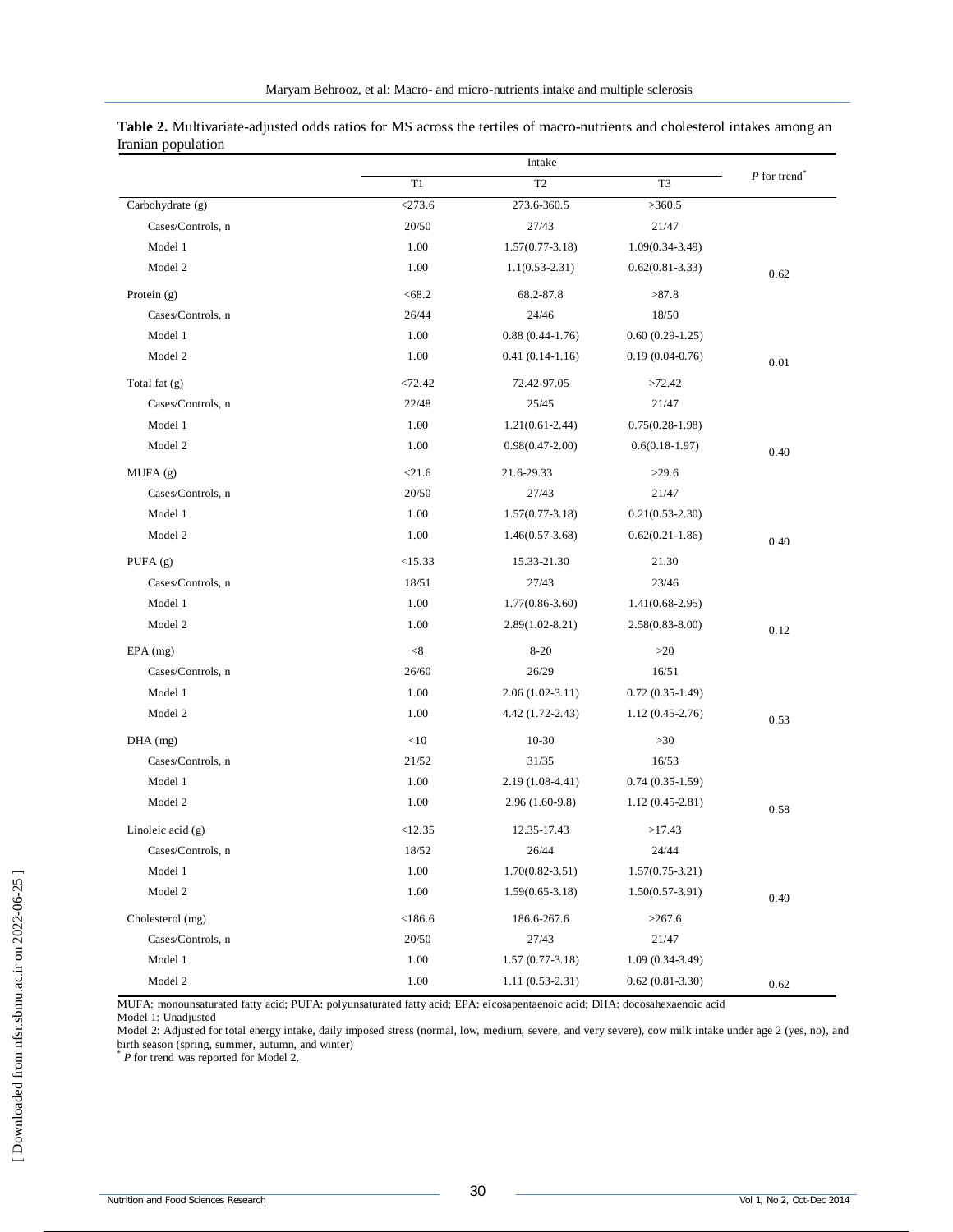| T <sub>2</sub><br>T1<br>T3<br>$\overline{\leq}3.8$<br>Vitamin B12 (mcg)<br>3.8-5.4<br>>5.4<br>29/39<br>27/41<br>12/60<br>Cases/Controls, n<br>Model 1<br>1.00<br>$0.88(0.44-1.75)$<br>$0.26(0.12-0.58)$<br>Model 2<br>1.00<br>$0.60(0.25-1.44)$<br>$0.13(0.04-0.38)$<br>< 0.001<br>Vitamin C (mg)<br>< 134<br>134-209.2<br>>209.2<br>Cases/Controls, n<br>31/38<br>23/46<br>14/56<br>1.00<br>$0.61(0.30-1.22)$<br>Model 1<br>$0.3(0.14-0.65)$<br>Model 2<br>1.00<br>$0.54(0.23-1.38)$<br>$0.2(0.07-0.58)$<br>0.003<br>< 8.17<br>Vitamin E (mg)<br>8.1-12.8<br>>12.8<br>38/31<br>Cases/Controls, n<br>19/52<br>11/57<br>Model 1<br>1.00<br>$0.29(0.14-0.60)$<br>$0.15(0.07-0.35)$<br>Model 2<br>1.00<br>$0.28(0.11-0.67)$<br>$0.15(0.05-0.41)$<br>< 0.001<br>< 0.81<br>$0.81 - 2.5$<br>Vitamin D (mcg)<br>2.5<br>Cases/Controls, n<br>29/40<br>19/49<br>20/51<br>Model 1<br>1.00<br>$0.53(0.26-1.09)$<br>$0.54(0.26-1.09)$<br>Model 2<br>1.00<br>$0.29(0.11-0.75)$<br>$0.28(0.11-0.72)$<br>0.009<br>Vitamin B1 (mg)<br><1.7<br>$1.7 - 2.2$<br>>2.2<br>23/45<br>26/44<br>19/51<br>Cases/Controls, n<br>$1.15(0.57-2.32)$<br>Model 1<br>1.00<br>$0.72(0.35-1.50)$<br>1.00<br>Model 2<br>$0.37(0.11-1.24)$<br>$0.10(0.02 - 0.53)$<br>0.007<br><1.7<br>>2.2<br>Vitamin B2 (mg)<br>$1.7 - 2.2$<br>25/45<br>Cases/Controls, n<br>28/41<br>15/54<br>Model 1<br>1.00<br>$0.81(0.41-1.64)$<br>$0.40(0.19-0.85)$<br>$0.37(0.14-0.96)$<br>Model 2<br>1.00<br>$0.15(0.04-0.50)$<br>0.002<br>Calcium (mg)<br>< 834.9<br>834.9-1121.3<br>1121.3<br>Cases/Controls, n<br>29/41<br>25/45<br>14/54<br>Model 1<br>1.00<br>$0.78(0.39-1.55)$<br>$0.36(0.17-0.78)$<br>Model 2<br>1.00<br>0.007<br>$0.43(0.17-1.07)$<br>$0.23(0.08-0.67)$<br>$<$ 482.3<br>$\beta$ -Carotene (mcg)<br>482.3-960.1<br>>960.1<br>28/41<br>Cases/Controls, n<br>25/44<br>15/55<br>Model 1<br>1.00<br>$0.83(0.41-1.65)$<br>$0.39(0.18 - 0.84)$<br>Model 2<br>1.00<br>$1.15(0.49-2.70)$<br>$0.38(0.15-0.97)$<br>0.05<br>< 7.05<br>7.05-8.97<br>$\text{Zinc}$ (mg)<br>>8.97<br>Cases/Controls, n<br>25/44<br>26/44<br>17/52<br>Model 1<br>1.00<br>$0.56(0.18-1.12)$<br>$0.26(0.12-0.57)$<br>Model 2<br>1.00<br>$0.20(0.07-0.57)$<br>$0.05(0.01-0.27)$<br>< 0.001<br>Magnesium (mg)<br>$246.1$<br>246.1-317.3<br>>317.3<br>Cases/Controls, n<br>32/38<br>15/54<br>21/48<br>Model 1<br>1.00<br>$1.06(0.54-2.01)$<br>$0.47(0.22 - 1.01)$<br>Model 2<br>1.00<br>$0.49(0.17-1.37)$<br>$0.12(0.03-0.47)$<br>0.003<br>< 916.73<br>Vitamin A (RE)<br>916.73-1477.3<br>>1477.3<br>40/66<br>7/22<br>21/52<br>Cases/Controls, n<br>Model 1<br>1.00<br>$0.65(0.32-1.32)$<br>$0.32(0.15-0.66)$<br>0.007<br>Model 2<br>1.00<br>$0.59(0.26-1.35)$<br>$0.23$ $(0.09-0.59)$<br>< 0.05<br>Selenium (mg)<br>$0.05 - 0.07$<br>>0.07<br>Cases/Controls, n<br>23/48<br>26/44<br>19/48<br>Model 1<br>1.00<br>$1.23(0.61-2.46)$<br>$0.82(0.39-1.71)$ |         | Intake |                   |                   |             |
|---------------------------------------------------------------------------------------------------------------------------------------------------------------------------------------------------------------------------------------------------------------------------------------------------------------------------------------------------------------------------------------------------------------------------------------------------------------------------------------------------------------------------------------------------------------------------------------------------------------------------------------------------------------------------------------------------------------------------------------------------------------------------------------------------------------------------------------------------------------------------------------------------------------------------------------------------------------------------------------------------------------------------------------------------------------------------------------------------------------------------------------------------------------------------------------------------------------------------------------------------------------------------------------------------------------------------------------------------------------------------------------------------------------------------------------------------------------------------------------------------------------------------------------------------------------------------------------------------------------------------------------------------------------------------------------------------------------------------------------------------------------------------------------------------------------------------------------------------------------------------------------------------------------------------------------------------------------------------------------------------------------------------------------------------------------------------------------------------------------------------------------------------------------------------------------------------------------------------------------------------------------------------------------------------------------------------------------------------------------------------------------------------------------------------------------------------------------------------------------------------------------------------------------------------------------------------------------------------------------------------------------------------------------------------------------------------------------------------------------------------------------------------------------------------------------------------------------------------------------------------------|---------|--------|-------------------|-------------------|-------------|
|                                                                                                                                                                                                                                                                                                                                                                                                                                                                                                                                                                                                                                                                                                                                                                                                                                                                                                                                                                                                                                                                                                                                                                                                                                                                                                                                                                                                                                                                                                                                                                                                                                                                                                                                                                                                                                                                                                                                                                                                                                                                                                                                                                                                                                                                                                                                                                                                                                                                                                                                                                                                                                                                                                                                                                                                                                                                                 |         |        |                   |                   | P for trend |
|                                                                                                                                                                                                                                                                                                                                                                                                                                                                                                                                                                                                                                                                                                                                                                                                                                                                                                                                                                                                                                                                                                                                                                                                                                                                                                                                                                                                                                                                                                                                                                                                                                                                                                                                                                                                                                                                                                                                                                                                                                                                                                                                                                                                                                                                                                                                                                                                                                                                                                                                                                                                                                                                                                                                                                                                                                                                                 |         |        |                   |                   |             |
|                                                                                                                                                                                                                                                                                                                                                                                                                                                                                                                                                                                                                                                                                                                                                                                                                                                                                                                                                                                                                                                                                                                                                                                                                                                                                                                                                                                                                                                                                                                                                                                                                                                                                                                                                                                                                                                                                                                                                                                                                                                                                                                                                                                                                                                                                                                                                                                                                                                                                                                                                                                                                                                                                                                                                                                                                                                                                 |         |        |                   |                   |             |
|                                                                                                                                                                                                                                                                                                                                                                                                                                                                                                                                                                                                                                                                                                                                                                                                                                                                                                                                                                                                                                                                                                                                                                                                                                                                                                                                                                                                                                                                                                                                                                                                                                                                                                                                                                                                                                                                                                                                                                                                                                                                                                                                                                                                                                                                                                                                                                                                                                                                                                                                                                                                                                                                                                                                                                                                                                                                                 |         |        |                   |                   |             |
|                                                                                                                                                                                                                                                                                                                                                                                                                                                                                                                                                                                                                                                                                                                                                                                                                                                                                                                                                                                                                                                                                                                                                                                                                                                                                                                                                                                                                                                                                                                                                                                                                                                                                                                                                                                                                                                                                                                                                                                                                                                                                                                                                                                                                                                                                                                                                                                                                                                                                                                                                                                                                                                                                                                                                                                                                                                                                 |         |        |                   |                   |             |
|                                                                                                                                                                                                                                                                                                                                                                                                                                                                                                                                                                                                                                                                                                                                                                                                                                                                                                                                                                                                                                                                                                                                                                                                                                                                                                                                                                                                                                                                                                                                                                                                                                                                                                                                                                                                                                                                                                                                                                                                                                                                                                                                                                                                                                                                                                                                                                                                                                                                                                                                                                                                                                                                                                                                                                                                                                                                                 |         |        |                   |                   |             |
|                                                                                                                                                                                                                                                                                                                                                                                                                                                                                                                                                                                                                                                                                                                                                                                                                                                                                                                                                                                                                                                                                                                                                                                                                                                                                                                                                                                                                                                                                                                                                                                                                                                                                                                                                                                                                                                                                                                                                                                                                                                                                                                                                                                                                                                                                                                                                                                                                                                                                                                                                                                                                                                                                                                                                                                                                                                                                 |         |        |                   |                   |             |
|                                                                                                                                                                                                                                                                                                                                                                                                                                                                                                                                                                                                                                                                                                                                                                                                                                                                                                                                                                                                                                                                                                                                                                                                                                                                                                                                                                                                                                                                                                                                                                                                                                                                                                                                                                                                                                                                                                                                                                                                                                                                                                                                                                                                                                                                                                                                                                                                                                                                                                                                                                                                                                                                                                                                                                                                                                                                                 |         |        |                   |                   |             |
|                                                                                                                                                                                                                                                                                                                                                                                                                                                                                                                                                                                                                                                                                                                                                                                                                                                                                                                                                                                                                                                                                                                                                                                                                                                                                                                                                                                                                                                                                                                                                                                                                                                                                                                                                                                                                                                                                                                                                                                                                                                                                                                                                                                                                                                                                                                                                                                                                                                                                                                                                                                                                                                                                                                                                                                                                                                                                 |         |        |                   |                   |             |
|                                                                                                                                                                                                                                                                                                                                                                                                                                                                                                                                                                                                                                                                                                                                                                                                                                                                                                                                                                                                                                                                                                                                                                                                                                                                                                                                                                                                                                                                                                                                                                                                                                                                                                                                                                                                                                                                                                                                                                                                                                                                                                                                                                                                                                                                                                                                                                                                                                                                                                                                                                                                                                                                                                                                                                                                                                                                                 |         |        |                   |                   |             |
|                                                                                                                                                                                                                                                                                                                                                                                                                                                                                                                                                                                                                                                                                                                                                                                                                                                                                                                                                                                                                                                                                                                                                                                                                                                                                                                                                                                                                                                                                                                                                                                                                                                                                                                                                                                                                                                                                                                                                                                                                                                                                                                                                                                                                                                                                                                                                                                                                                                                                                                                                                                                                                                                                                                                                                                                                                                                                 |         |        |                   |                   |             |
|                                                                                                                                                                                                                                                                                                                                                                                                                                                                                                                                                                                                                                                                                                                                                                                                                                                                                                                                                                                                                                                                                                                                                                                                                                                                                                                                                                                                                                                                                                                                                                                                                                                                                                                                                                                                                                                                                                                                                                                                                                                                                                                                                                                                                                                                                                                                                                                                                                                                                                                                                                                                                                                                                                                                                                                                                                                                                 |         |        |                   |                   |             |
|                                                                                                                                                                                                                                                                                                                                                                                                                                                                                                                                                                                                                                                                                                                                                                                                                                                                                                                                                                                                                                                                                                                                                                                                                                                                                                                                                                                                                                                                                                                                                                                                                                                                                                                                                                                                                                                                                                                                                                                                                                                                                                                                                                                                                                                                                                                                                                                                                                                                                                                                                                                                                                                                                                                                                                                                                                                                                 |         |        |                   |                   |             |
|                                                                                                                                                                                                                                                                                                                                                                                                                                                                                                                                                                                                                                                                                                                                                                                                                                                                                                                                                                                                                                                                                                                                                                                                                                                                                                                                                                                                                                                                                                                                                                                                                                                                                                                                                                                                                                                                                                                                                                                                                                                                                                                                                                                                                                                                                                                                                                                                                                                                                                                                                                                                                                                                                                                                                                                                                                                                                 |         |        |                   |                   |             |
|                                                                                                                                                                                                                                                                                                                                                                                                                                                                                                                                                                                                                                                                                                                                                                                                                                                                                                                                                                                                                                                                                                                                                                                                                                                                                                                                                                                                                                                                                                                                                                                                                                                                                                                                                                                                                                                                                                                                                                                                                                                                                                                                                                                                                                                                                                                                                                                                                                                                                                                                                                                                                                                                                                                                                                                                                                                                                 |         |        |                   |                   |             |
|                                                                                                                                                                                                                                                                                                                                                                                                                                                                                                                                                                                                                                                                                                                                                                                                                                                                                                                                                                                                                                                                                                                                                                                                                                                                                                                                                                                                                                                                                                                                                                                                                                                                                                                                                                                                                                                                                                                                                                                                                                                                                                                                                                                                                                                                                                                                                                                                                                                                                                                                                                                                                                                                                                                                                                                                                                                                                 |         |        |                   |                   |             |
|                                                                                                                                                                                                                                                                                                                                                                                                                                                                                                                                                                                                                                                                                                                                                                                                                                                                                                                                                                                                                                                                                                                                                                                                                                                                                                                                                                                                                                                                                                                                                                                                                                                                                                                                                                                                                                                                                                                                                                                                                                                                                                                                                                                                                                                                                                                                                                                                                                                                                                                                                                                                                                                                                                                                                                                                                                                                                 |         |        |                   |                   |             |
|                                                                                                                                                                                                                                                                                                                                                                                                                                                                                                                                                                                                                                                                                                                                                                                                                                                                                                                                                                                                                                                                                                                                                                                                                                                                                                                                                                                                                                                                                                                                                                                                                                                                                                                                                                                                                                                                                                                                                                                                                                                                                                                                                                                                                                                                                                                                                                                                                                                                                                                                                                                                                                                                                                                                                                                                                                                                                 |         |        |                   |                   |             |
|                                                                                                                                                                                                                                                                                                                                                                                                                                                                                                                                                                                                                                                                                                                                                                                                                                                                                                                                                                                                                                                                                                                                                                                                                                                                                                                                                                                                                                                                                                                                                                                                                                                                                                                                                                                                                                                                                                                                                                                                                                                                                                                                                                                                                                                                                                                                                                                                                                                                                                                                                                                                                                                                                                                                                                                                                                                                                 |         |        |                   |                   |             |
|                                                                                                                                                                                                                                                                                                                                                                                                                                                                                                                                                                                                                                                                                                                                                                                                                                                                                                                                                                                                                                                                                                                                                                                                                                                                                                                                                                                                                                                                                                                                                                                                                                                                                                                                                                                                                                                                                                                                                                                                                                                                                                                                                                                                                                                                                                                                                                                                                                                                                                                                                                                                                                                                                                                                                                                                                                                                                 |         |        |                   |                   |             |
|                                                                                                                                                                                                                                                                                                                                                                                                                                                                                                                                                                                                                                                                                                                                                                                                                                                                                                                                                                                                                                                                                                                                                                                                                                                                                                                                                                                                                                                                                                                                                                                                                                                                                                                                                                                                                                                                                                                                                                                                                                                                                                                                                                                                                                                                                                                                                                                                                                                                                                                                                                                                                                                                                                                                                                                                                                                                                 |         |        |                   |                   |             |
|                                                                                                                                                                                                                                                                                                                                                                                                                                                                                                                                                                                                                                                                                                                                                                                                                                                                                                                                                                                                                                                                                                                                                                                                                                                                                                                                                                                                                                                                                                                                                                                                                                                                                                                                                                                                                                                                                                                                                                                                                                                                                                                                                                                                                                                                                                                                                                                                                                                                                                                                                                                                                                                                                                                                                                                                                                                                                 |         |        |                   |                   |             |
|                                                                                                                                                                                                                                                                                                                                                                                                                                                                                                                                                                                                                                                                                                                                                                                                                                                                                                                                                                                                                                                                                                                                                                                                                                                                                                                                                                                                                                                                                                                                                                                                                                                                                                                                                                                                                                                                                                                                                                                                                                                                                                                                                                                                                                                                                                                                                                                                                                                                                                                                                                                                                                                                                                                                                                                                                                                                                 |         |        |                   |                   |             |
|                                                                                                                                                                                                                                                                                                                                                                                                                                                                                                                                                                                                                                                                                                                                                                                                                                                                                                                                                                                                                                                                                                                                                                                                                                                                                                                                                                                                                                                                                                                                                                                                                                                                                                                                                                                                                                                                                                                                                                                                                                                                                                                                                                                                                                                                                                                                                                                                                                                                                                                                                                                                                                                                                                                                                                                                                                                                                 |         |        |                   |                   |             |
|                                                                                                                                                                                                                                                                                                                                                                                                                                                                                                                                                                                                                                                                                                                                                                                                                                                                                                                                                                                                                                                                                                                                                                                                                                                                                                                                                                                                                                                                                                                                                                                                                                                                                                                                                                                                                                                                                                                                                                                                                                                                                                                                                                                                                                                                                                                                                                                                                                                                                                                                                                                                                                                                                                                                                                                                                                                                                 |         |        |                   |                   |             |
|                                                                                                                                                                                                                                                                                                                                                                                                                                                                                                                                                                                                                                                                                                                                                                                                                                                                                                                                                                                                                                                                                                                                                                                                                                                                                                                                                                                                                                                                                                                                                                                                                                                                                                                                                                                                                                                                                                                                                                                                                                                                                                                                                                                                                                                                                                                                                                                                                                                                                                                                                                                                                                                                                                                                                                                                                                                                                 |         |        |                   |                   |             |
|                                                                                                                                                                                                                                                                                                                                                                                                                                                                                                                                                                                                                                                                                                                                                                                                                                                                                                                                                                                                                                                                                                                                                                                                                                                                                                                                                                                                                                                                                                                                                                                                                                                                                                                                                                                                                                                                                                                                                                                                                                                                                                                                                                                                                                                                                                                                                                                                                                                                                                                                                                                                                                                                                                                                                                                                                                                                                 |         |        |                   |                   |             |
|                                                                                                                                                                                                                                                                                                                                                                                                                                                                                                                                                                                                                                                                                                                                                                                                                                                                                                                                                                                                                                                                                                                                                                                                                                                                                                                                                                                                                                                                                                                                                                                                                                                                                                                                                                                                                                                                                                                                                                                                                                                                                                                                                                                                                                                                                                                                                                                                                                                                                                                                                                                                                                                                                                                                                                                                                                                                                 |         |        |                   |                   |             |
|                                                                                                                                                                                                                                                                                                                                                                                                                                                                                                                                                                                                                                                                                                                                                                                                                                                                                                                                                                                                                                                                                                                                                                                                                                                                                                                                                                                                                                                                                                                                                                                                                                                                                                                                                                                                                                                                                                                                                                                                                                                                                                                                                                                                                                                                                                                                                                                                                                                                                                                                                                                                                                                                                                                                                                                                                                                                                 |         |        |                   |                   |             |
|                                                                                                                                                                                                                                                                                                                                                                                                                                                                                                                                                                                                                                                                                                                                                                                                                                                                                                                                                                                                                                                                                                                                                                                                                                                                                                                                                                                                                                                                                                                                                                                                                                                                                                                                                                                                                                                                                                                                                                                                                                                                                                                                                                                                                                                                                                                                                                                                                                                                                                                                                                                                                                                                                                                                                                                                                                                                                 |         |        |                   |                   |             |
|                                                                                                                                                                                                                                                                                                                                                                                                                                                                                                                                                                                                                                                                                                                                                                                                                                                                                                                                                                                                                                                                                                                                                                                                                                                                                                                                                                                                                                                                                                                                                                                                                                                                                                                                                                                                                                                                                                                                                                                                                                                                                                                                                                                                                                                                                                                                                                                                                                                                                                                                                                                                                                                                                                                                                                                                                                                                                 |         |        |                   |                   |             |
|                                                                                                                                                                                                                                                                                                                                                                                                                                                                                                                                                                                                                                                                                                                                                                                                                                                                                                                                                                                                                                                                                                                                                                                                                                                                                                                                                                                                                                                                                                                                                                                                                                                                                                                                                                                                                                                                                                                                                                                                                                                                                                                                                                                                                                                                                                                                                                                                                                                                                                                                                                                                                                                                                                                                                                                                                                                                                 |         |        |                   |                   |             |
|                                                                                                                                                                                                                                                                                                                                                                                                                                                                                                                                                                                                                                                                                                                                                                                                                                                                                                                                                                                                                                                                                                                                                                                                                                                                                                                                                                                                                                                                                                                                                                                                                                                                                                                                                                                                                                                                                                                                                                                                                                                                                                                                                                                                                                                                                                                                                                                                                                                                                                                                                                                                                                                                                                                                                                                                                                                                                 |         |        |                   |                   |             |
|                                                                                                                                                                                                                                                                                                                                                                                                                                                                                                                                                                                                                                                                                                                                                                                                                                                                                                                                                                                                                                                                                                                                                                                                                                                                                                                                                                                                                                                                                                                                                                                                                                                                                                                                                                                                                                                                                                                                                                                                                                                                                                                                                                                                                                                                                                                                                                                                                                                                                                                                                                                                                                                                                                                                                                                                                                                                                 |         |        |                   |                   |             |
|                                                                                                                                                                                                                                                                                                                                                                                                                                                                                                                                                                                                                                                                                                                                                                                                                                                                                                                                                                                                                                                                                                                                                                                                                                                                                                                                                                                                                                                                                                                                                                                                                                                                                                                                                                                                                                                                                                                                                                                                                                                                                                                                                                                                                                                                                                                                                                                                                                                                                                                                                                                                                                                                                                                                                                                                                                                                                 |         |        |                   |                   |             |
|                                                                                                                                                                                                                                                                                                                                                                                                                                                                                                                                                                                                                                                                                                                                                                                                                                                                                                                                                                                                                                                                                                                                                                                                                                                                                                                                                                                                                                                                                                                                                                                                                                                                                                                                                                                                                                                                                                                                                                                                                                                                                                                                                                                                                                                                                                                                                                                                                                                                                                                                                                                                                                                                                                                                                                                                                                                                                 |         |        |                   |                   |             |
|                                                                                                                                                                                                                                                                                                                                                                                                                                                                                                                                                                                                                                                                                                                                                                                                                                                                                                                                                                                                                                                                                                                                                                                                                                                                                                                                                                                                                                                                                                                                                                                                                                                                                                                                                                                                                                                                                                                                                                                                                                                                                                                                                                                                                                                                                                                                                                                                                                                                                                                                                                                                                                                                                                                                                                                                                                                                                 |         |        |                   |                   |             |
|                                                                                                                                                                                                                                                                                                                                                                                                                                                                                                                                                                                                                                                                                                                                                                                                                                                                                                                                                                                                                                                                                                                                                                                                                                                                                                                                                                                                                                                                                                                                                                                                                                                                                                                                                                                                                                                                                                                                                                                                                                                                                                                                                                                                                                                                                                                                                                                                                                                                                                                                                                                                                                                                                                                                                                                                                                                                                 |         |        |                   |                   |             |
|                                                                                                                                                                                                                                                                                                                                                                                                                                                                                                                                                                                                                                                                                                                                                                                                                                                                                                                                                                                                                                                                                                                                                                                                                                                                                                                                                                                                                                                                                                                                                                                                                                                                                                                                                                                                                                                                                                                                                                                                                                                                                                                                                                                                                                                                                                                                                                                                                                                                                                                                                                                                                                                                                                                                                                                                                                                                                 |         |        |                   |                   |             |
|                                                                                                                                                                                                                                                                                                                                                                                                                                                                                                                                                                                                                                                                                                                                                                                                                                                                                                                                                                                                                                                                                                                                                                                                                                                                                                                                                                                                                                                                                                                                                                                                                                                                                                                                                                                                                                                                                                                                                                                                                                                                                                                                                                                                                                                                                                                                                                                                                                                                                                                                                                                                                                                                                                                                                                                                                                                                                 |         |        |                   |                   |             |
|                                                                                                                                                                                                                                                                                                                                                                                                                                                                                                                                                                                                                                                                                                                                                                                                                                                                                                                                                                                                                                                                                                                                                                                                                                                                                                                                                                                                                                                                                                                                                                                                                                                                                                                                                                                                                                                                                                                                                                                                                                                                                                                                                                                                                                                                                                                                                                                                                                                                                                                                                                                                                                                                                                                                                                                                                                                                                 |         |        |                   |                   |             |
|                                                                                                                                                                                                                                                                                                                                                                                                                                                                                                                                                                                                                                                                                                                                                                                                                                                                                                                                                                                                                                                                                                                                                                                                                                                                                                                                                                                                                                                                                                                                                                                                                                                                                                                                                                                                                                                                                                                                                                                                                                                                                                                                                                                                                                                                                                                                                                                                                                                                                                                                                                                                                                                                                                                                                                                                                                                                                 |         |        |                   |                   |             |
|                                                                                                                                                                                                                                                                                                                                                                                                                                                                                                                                                                                                                                                                                                                                                                                                                                                                                                                                                                                                                                                                                                                                                                                                                                                                                                                                                                                                                                                                                                                                                                                                                                                                                                                                                                                                                                                                                                                                                                                                                                                                                                                                                                                                                                                                                                                                                                                                                                                                                                                                                                                                                                                                                                                                                                                                                                                                                 |         |        |                   |                   |             |
|                                                                                                                                                                                                                                                                                                                                                                                                                                                                                                                                                                                                                                                                                                                                                                                                                                                                                                                                                                                                                                                                                                                                                                                                                                                                                                                                                                                                                                                                                                                                                                                                                                                                                                                                                                                                                                                                                                                                                                                                                                                                                                                                                                                                                                                                                                                                                                                                                                                                                                                                                                                                                                                                                                                                                                                                                                                                                 |         |        |                   |                   |             |
|                                                                                                                                                                                                                                                                                                                                                                                                                                                                                                                                                                                                                                                                                                                                                                                                                                                                                                                                                                                                                                                                                                                                                                                                                                                                                                                                                                                                                                                                                                                                                                                                                                                                                                                                                                                                                                                                                                                                                                                                                                                                                                                                                                                                                                                                                                                                                                                                                                                                                                                                                                                                                                                                                                                                                                                                                                                                                 |         |        |                   |                   |             |
|                                                                                                                                                                                                                                                                                                                                                                                                                                                                                                                                                                                                                                                                                                                                                                                                                                                                                                                                                                                                                                                                                                                                                                                                                                                                                                                                                                                                                                                                                                                                                                                                                                                                                                                                                                                                                                                                                                                                                                                                                                                                                                                                                                                                                                                                                                                                                                                                                                                                                                                                                                                                                                                                                                                                                                                                                                                                                 |         |        |                   |                   |             |
|                                                                                                                                                                                                                                                                                                                                                                                                                                                                                                                                                                                                                                                                                                                                                                                                                                                                                                                                                                                                                                                                                                                                                                                                                                                                                                                                                                                                                                                                                                                                                                                                                                                                                                                                                                                                                                                                                                                                                                                                                                                                                                                                                                                                                                                                                                                                                                                                                                                                                                                                                                                                                                                                                                                                                                                                                                                                                 |         |        |                   |                   |             |
|                                                                                                                                                                                                                                                                                                                                                                                                                                                                                                                                                                                                                                                                                                                                                                                                                                                                                                                                                                                                                                                                                                                                                                                                                                                                                                                                                                                                                                                                                                                                                                                                                                                                                                                                                                                                                                                                                                                                                                                                                                                                                                                                                                                                                                                                                                                                                                                                                                                                                                                                                                                                                                                                                                                                                                                                                                                                                 |         |        |                   |                   |             |
|                                                                                                                                                                                                                                                                                                                                                                                                                                                                                                                                                                                                                                                                                                                                                                                                                                                                                                                                                                                                                                                                                                                                                                                                                                                                                                                                                                                                                                                                                                                                                                                                                                                                                                                                                                                                                                                                                                                                                                                                                                                                                                                                                                                                                                                                                                                                                                                                                                                                                                                                                                                                                                                                                                                                                                                                                                                                                 |         |        |                   |                   |             |
|                                                                                                                                                                                                                                                                                                                                                                                                                                                                                                                                                                                                                                                                                                                                                                                                                                                                                                                                                                                                                                                                                                                                                                                                                                                                                                                                                                                                                                                                                                                                                                                                                                                                                                                                                                                                                                                                                                                                                                                                                                                                                                                                                                                                                                                                                                                                                                                                                                                                                                                                                                                                                                                                                                                                                                                                                                                                                 |         |        |                   |                   |             |
|                                                                                                                                                                                                                                                                                                                                                                                                                                                                                                                                                                                                                                                                                                                                                                                                                                                                                                                                                                                                                                                                                                                                                                                                                                                                                                                                                                                                                                                                                                                                                                                                                                                                                                                                                                                                                                                                                                                                                                                                                                                                                                                                                                                                                                                                                                                                                                                                                                                                                                                                                                                                                                                                                                                                                                                                                                                                                 |         |        |                   |                   |             |
|                                                                                                                                                                                                                                                                                                                                                                                                                                                                                                                                                                                                                                                                                                                                                                                                                                                                                                                                                                                                                                                                                                                                                                                                                                                                                                                                                                                                                                                                                                                                                                                                                                                                                                                                                                                                                                                                                                                                                                                                                                                                                                                                                                                                                                                                                                                                                                                                                                                                                                                                                                                                                                                                                                                                                                                                                                                                                 |         |        |                   |                   |             |
|                                                                                                                                                                                                                                                                                                                                                                                                                                                                                                                                                                                                                                                                                                                                                                                                                                                                                                                                                                                                                                                                                                                                                                                                                                                                                                                                                                                                                                                                                                                                                                                                                                                                                                                                                                                                                                                                                                                                                                                                                                                                                                                                                                                                                                                                                                                                                                                                                                                                                                                                                                                                                                                                                                                                                                                                                                                                                 |         |        |                   |                   |             |
|                                                                                                                                                                                                                                                                                                                                                                                                                                                                                                                                                                                                                                                                                                                                                                                                                                                                                                                                                                                                                                                                                                                                                                                                                                                                                                                                                                                                                                                                                                                                                                                                                                                                                                                                                                                                                                                                                                                                                                                                                                                                                                                                                                                                                                                                                                                                                                                                                                                                                                                                                                                                                                                                                                                                                                                                                                                                                 |         |        |                   |                   |             |
|                                                                                                                                                                                                                                                                                                                                                                                                                                                                                                                                                                                                                                                                                                                                                                                                                                                                                                                                                                                                                                                                                                                                                                                                                                                                                                                                                                                                                                                                                                                                                                                                                                                                                                                                                                                                                                                                                                                                                                                                                                                                                                                                                                                                                                                                                                                                                                                                                                                                                                                                                                                                                                                                                                                                                                                                                                                                                 |         |        |                   |                   |             |
|                                                                                                                                                                                                                                                                                                                                                                                                                                                                                                                                                                                                                                                                                                                                                                                                                                                                                                                                                                                                                                                                                                                                                                                                                                                                                                                                                                                                                                                                                                                                                                                                                                                                                                                                                                                                                                                                                                                                                                                                                                                                                                                                                                                                                                                                                                                                                                                                                                                                                                                                                                                                                                                                                                                                                                                                                                                                                 |         |        |                   |                   |             |
|                                                                                                                                                                                                                                                                                                                                                                                                                                                                                                                                                                                                                                                                                                                                                                                                                                                                                                                                                                                                                                                                                                                                                                                                                                                                                                                                                                                                                                                                                                                                                                                                                                                                                                                                                                                                                                                                                                                                                                                                                                                                                                                                                                                                                                                                                                                                                                                                                                                                                                                                                                                                                                                                                                                                                                                                                                                                                 |         |        |                   |                   |             |
|                                                                                                                                                                                                                                                                                                                                                                                                                                                                                                                                                                                                                                                                                                                                                                                                                                                                                                                                                                                                                                                                                                                                                                                                                                                                                                                                                                                                                                                                                                                                                                                                                                                                                                                                                                                                                                                                                                                                                                                                                                                                                                                                                                                                                                                                                                                                                                                                                                                                                                                                                                                                                                                                                                                                                                                                                                                                                 | Model 2 | 1.00   | $1.52(0.63-3.68)$ | $0.63(0.23-1.74)$ | 0.43        |

**Table 3.** Multivariate-adjusted odds ratios for MS across the tertiles of selected micro-nutrients intake among an Iranian population

Model 1: Unadjusted

Model 2: Adjusted for total energy intake, daily imposed stress (normal, low, medium, severe, and very severe), cow milk intake under age 2 (yes, no), and birth season (spring, summer, autumn, and winter)

\* *P* for trend was reported for Model 2.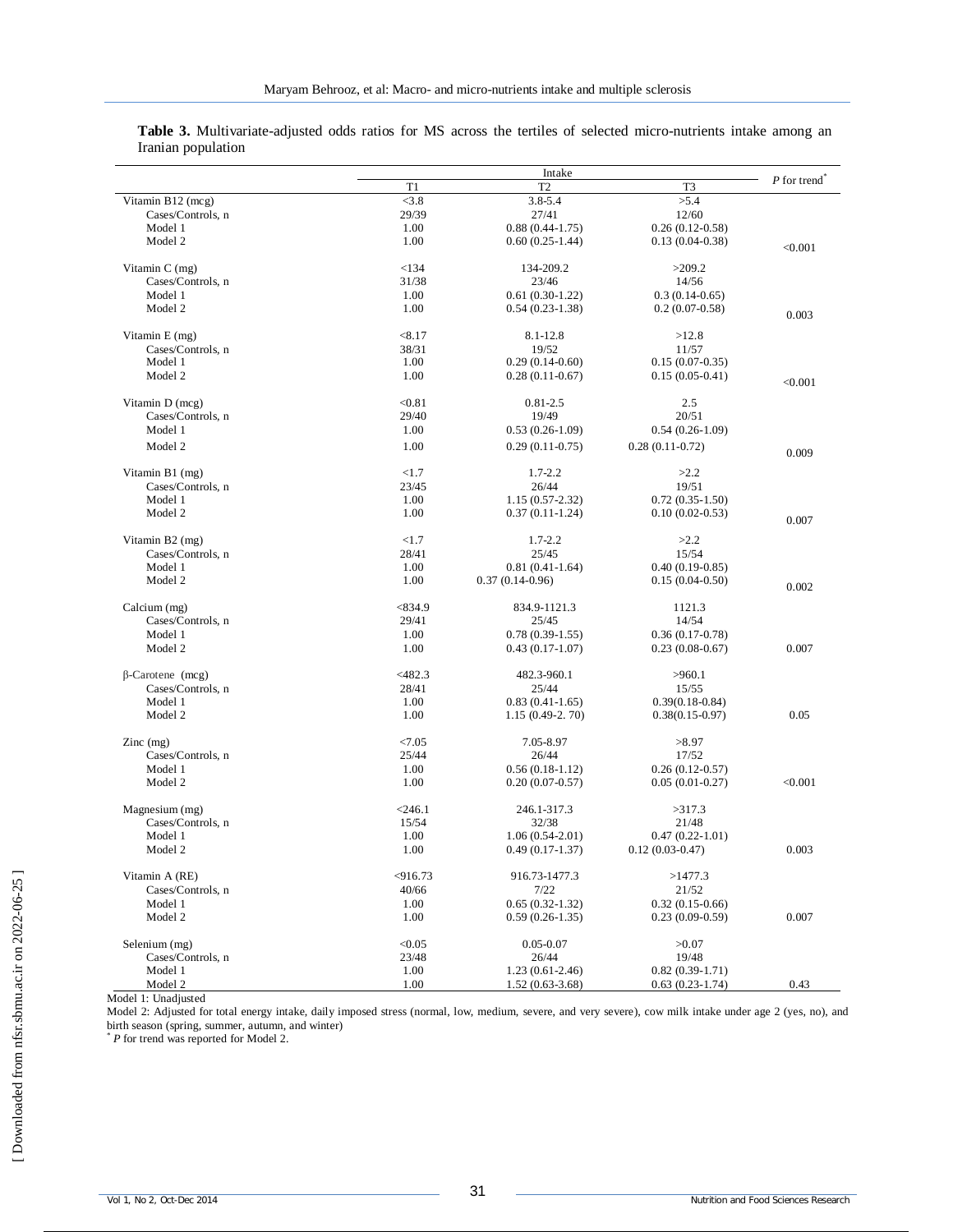## **Discussion**

In the present study, several micro-nutrients and protein predicted MS risk, independent of total energy intake, daily imposed stress, cow milk intake under age 2, and season of birth.

The association between each micronutrient and risk of MS has been investigated in several studies. An inverse relation of calcium, riboflavin, cobalamin, vitamin C, and plant protein intake with reduced risk of MS was observed (23-26). The role of micronutrients in immune function, nervous system, and formation of myelin configure has been explained (23, 26, 27).

Findings indicate that patients with MS have lower level of cobalamin in serum and cerebrospinal fluid than normal subjects (28). Cobalamin deficiency has been reported as a cause of demyelination in the CNS, and the role of this vitamin as a cofactor in myelin formation and proper function of the nervous and immune systems has been pointed out (18, 28). Furthermore, elevated level of plasma homocysteine caused by cobalamin deficiency has been explained as a risk factor for MS (29). In the present study, cobalamin intake two fold greater than dietary reference intake (DRI) was accompanied by reduced risk of MS.

Several studies suggest that the risk of MS is inversely associated with high intake of vitamin D through regulatory role on inflammation in MS (7, 14, 25). Calcium and vitamin D are both participating in regulation of the immune system. Also calcium deficiency has significant effects on lipid synthesis in the myelin sheath (24). However, further studies are needed to prove the relationship between calcium intake and MS. It is worth mentioning that intake of vitamin D in the current study was still far from the amounts of DRI, which needs attention to ameliorate vitamin D deficiency in the population.

Ascherio *et al.* have noted the possible relationship of low intake of vitamin C and beta-carotene with increased risk of MS (7). Furthermore, the role of antioxidants in prevention of lipid peroxidation and induction of materials leading to the destruction of the myelin sheath in the CNS has been explained (30). Among the studied antioxidant compounds, vitamin C had more important and proven role in prevention of MS (7). In contrast, Zhang *et al.* did not find significant relation between the intakes of vitamin C, vitamin E, and carotenoids, and risk of MS in a prospective study (31). In the current study, there were significant inverse relations between increased intakes of zinc, vitamin E and magnesium, and the risk of MS, which is in agreement with findings of Johnson *et al.* who found that the gradual depletion of reserves of zinc, riboflavin, vitamin D and vitamin E was involved in the pathogenesis of MS. Reduced risk of MS was observed in the amounts nearly equal to DRI for zinc and vitamin E. In the present study, the prevalence of MS in females was more than in males, which may be due to accumulation of copper and decrement of zinc absorption in the age of menarche reducing copper and zinc superoxide dismutase enzyme activity, and ultimately, increasing the levels of superoxide, and myelin damage. Females of reproductive age have lower levels of magnesium and pyridoxine as well.

It is worthy to mention that micro-nutrient deficiency leads to retention of nitric oxide in the cells; therefore, free radicals are produced due to combination of nitric oxide with superoxide and causing severe injuries to myelin (16). The role of vitamin A in the etiology of MS has been investigated previously, and found that low consumption of vitamin A may be associated with an increased risk of MS (14, 32, 33).

The present study had several strengths. First, all probable confounders were identified and adjusted using comprehensive literature review. Therefore, residual confounders were low. Second, a valid and reliable FFQ was used to assess dietary intakes of the subjects. Third, the number of controls was twice of the cases to increase the power of the study. Fourth, incident cases (within the first year of diagnosis) were enrolled, so it is less likely that they change their eating habits. Among the limitations of the study, selection bias may be present due to the nature of the case-control study; however, because of the high participation rate (85%), it seems that selection bias is not an effective factor in changing the results of study. Finally, the case control study design could not show the causality between dietary intakes and MS incident; however, recruiting the new cases may reduce this limitation.

In summary, the current case-control study suggests that a diet high in protein, vitamin D, thiamine, riboflavin, cobalamin, vitamin C, vitamin E, calcium, beta-carotene, zinc, magnesium, and vitamin A tends to reduce the risk of MS. Additional cohort studies of dietary intakes in our as well as in other populations are needed to further clarify the protective effects of these nutrients on MS risk.

### **Acknowledgements**

We are grateful to all field investigators, staffs and participants of the present study.

### **Financial disclosure**

We have no financial relationships relevant to this article, nor do we have conflicts of interest to disclose.

# **Funding/Support**

National Nutrition and Food Technology Research Institute